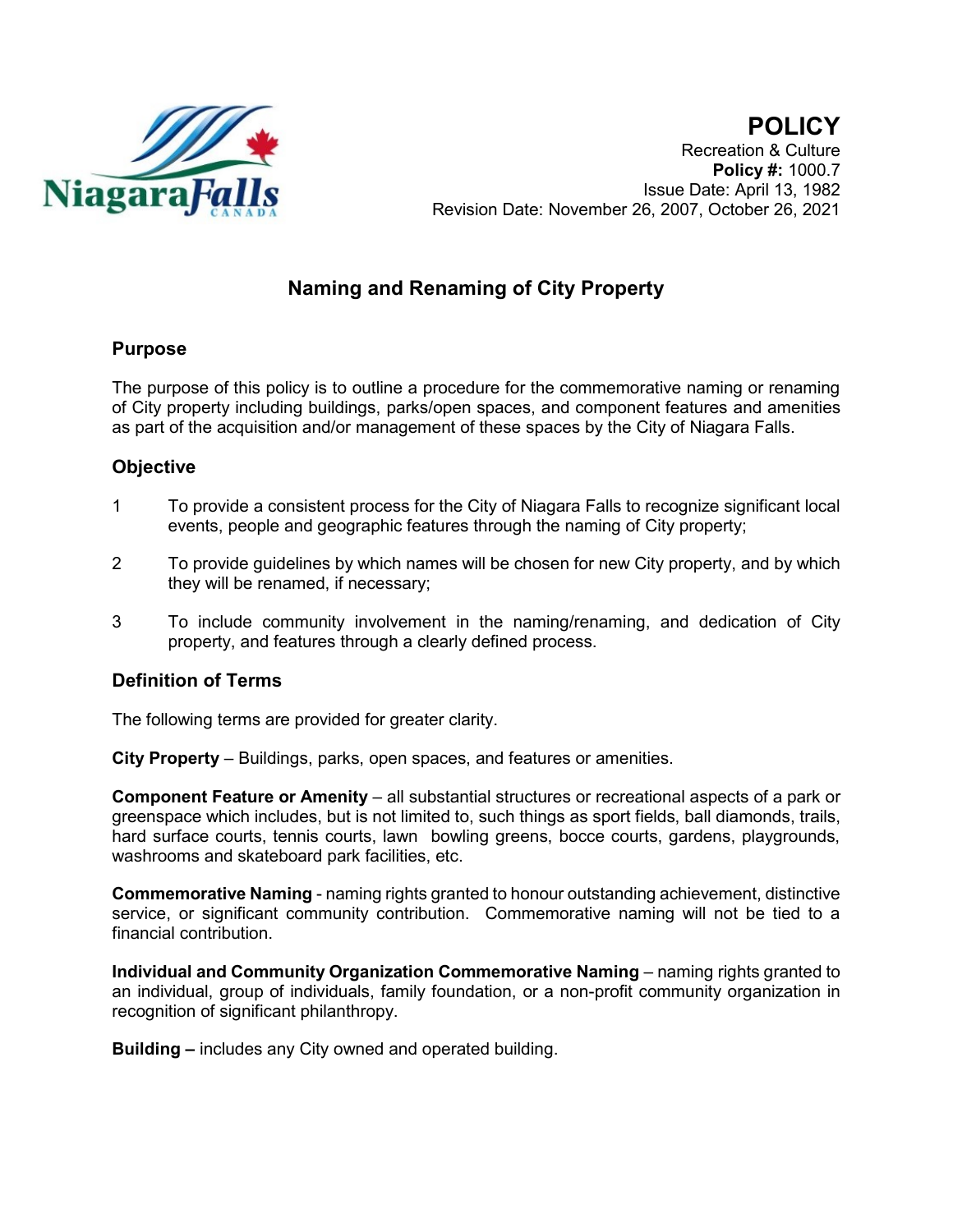**Open Space** – includes, but not limited to, trails, pathway systems, utility features such as stormwater management ponds, and other like structure under the jurisdiction of the City of Niagara Falls.

**Parkland** – means all parkland designations including, but not limited to, dedicated parkland, citywide parks, community parks, neighbourhood parks, parkettes, open space, etc. owned by and/or under the jurisdiction of the City of Niagara Falls.

**Significant Financial Gifts** – means a monetary donation reflective of the total capital cost or appraised value of the amenity being considered for naming.

# **Criteria**

### **1.0 Commemorative Name Designation Associated with Functional Use, Geographic Location or Historical Significance.**

1.1 Generally, chosen names shall reflect the adjacent street name. For example, Ontario park – majority of street frontage on Ontario Avenue. This is to ensure continuity and minimize conflicts for emergency services. Staff may assign a name based on the adjacent street, functional use, geographic feature, community name or historic significance. Examples include:

| <b>Alpine Park</b>       | - adjacent to Alpine Drive |
|--------------------------|----------------------------|
| Lundy's Lane Battlefield | - Historical Significance  |

- 1.2 Chosen names within this designation shall be assigned by Staff and may remain unchanged until a formal request for a name change has been approved by Council.
- 1.3 The chosen name shall not conflict with similar names, in whole or in part. For example, if a park is named Oakes Park, no other similar name shall be used, such as Red Oak Park.

# **2.0 Commemorative Name Designation Associated in Honour of Individuals or Groups.**

- 2.1 This section applies to any request to naming or renaming of City property in honour of individuals or groups.
- 2.2 Council shall approve all names in honour of individuals or groups. All requests for naming, designating or renaming in honour of individuals or groups shall be submitted in writing, with supporting explanation and/or justification to the Chair of the Recreation Committee, c/o the Director of Recreation & Culture. Staff will forward a report with the Committee's recommendations to Council for consideration.
- 2.3 Names for consideration shall be those of distinguished persons, organizations, corporations, foundations or families:
	- a. where there has been significant contribution to the quality of life, well-being of the City of Niagara Falls; or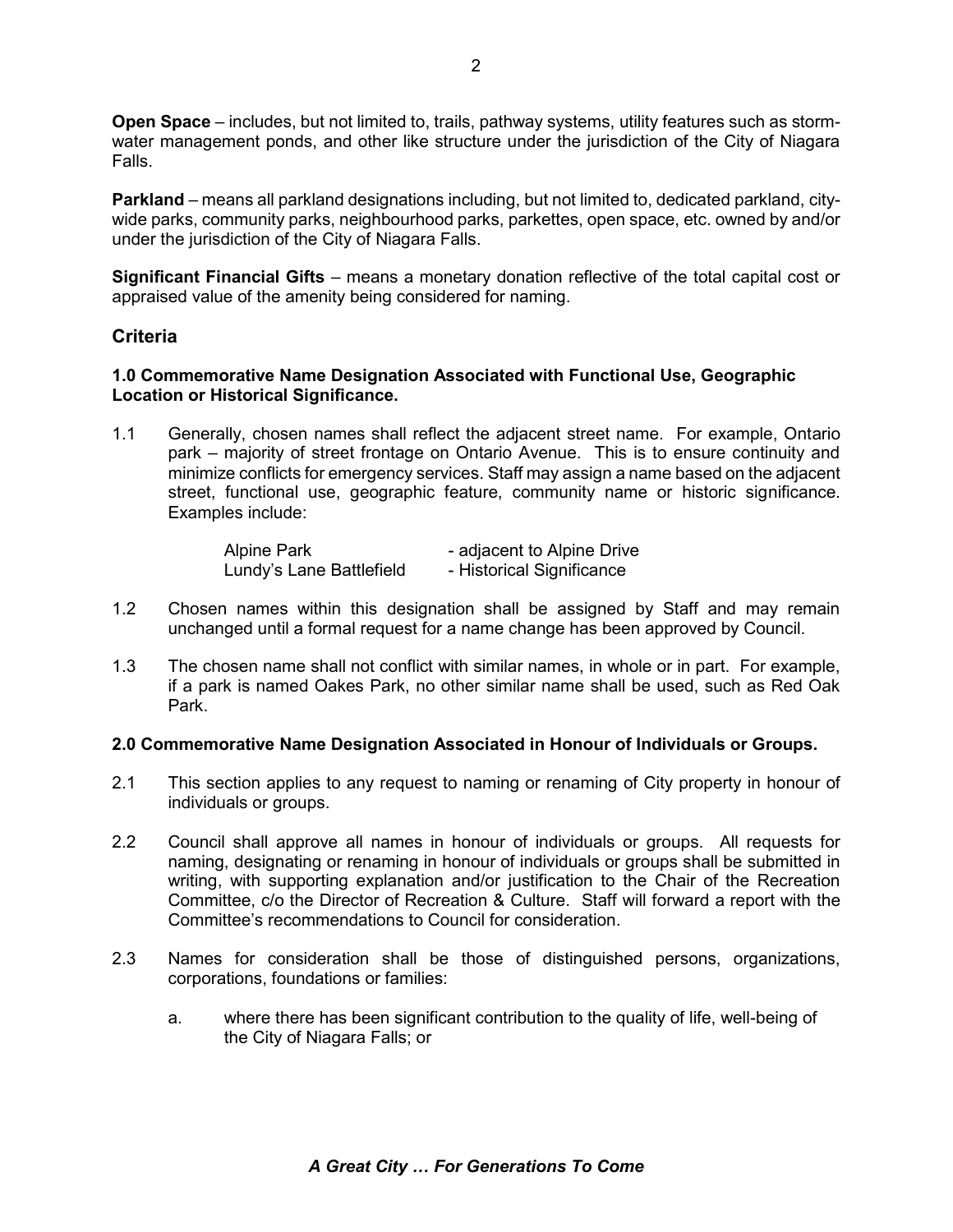- c. demonstrated excellence, courage or exceptional service to the citizens of the City of Niagara Falls; or
- d. to memorialize or otherwise recognize substantial gifts and significant donors, individuals designated by donors, or individuals who have made exemplary or meritorious contributions to the City of Niagara Falls; or,
- e. where there is a strong historical or cultural connection to the City and has a major contribution to the historical or cultural preservation of the City; or,
- f. where there is a strong contribution toward environmental preservation, conservation or enhancement of the City; or
- g. where there is a major contribution made to the acquisition, development or conveyance of land or building in question and/or its subsequent development; or
- h. where there is a direct relationship or association that exists between the place or former place of residence of the person or group and the facility/park to be named.
- 2.4 Naming in honour of elected or appointed public officials, City officials, or Staff shall normally occur only after the public service or City employment has concluded.
- 2.5 Notwithstanding the above, Council, by resolution, may approve a name or name change in honour of individuals or groups when circumstances justify such an action. Council may also remove the original name designation when circumstances justify such action.

# **3.0 Commemorative Names of Provincial, National or International Significance**

- 3.1 Council may approve a name or name change in honour of individuals or groups who have made an outstanding contribution provincially, nationally, or internationally.
- 3.2 In such instances, and prior to approving the use of any name of individuals or group, Staff shall investigate any protocol and/or requirements of any provincial, national or international agency or organization.

#### **4.0 Names Derived from Significant Financial Contributions**

4.1 In select instances where a naming request has been proposed as a result of receiving a unique and extraordinary financial, or other significant contribution, towards the acquisition, creation or redevelopment of a City property consideration will be given to the sponsorship contribution being provided. The merits and value of each such name will be evaluated on a case-by-case basis. It should not be assumed that a financial contribution guarantees that a park is named after the service club/business/individual /organization.

relative to their character, integrity and values; or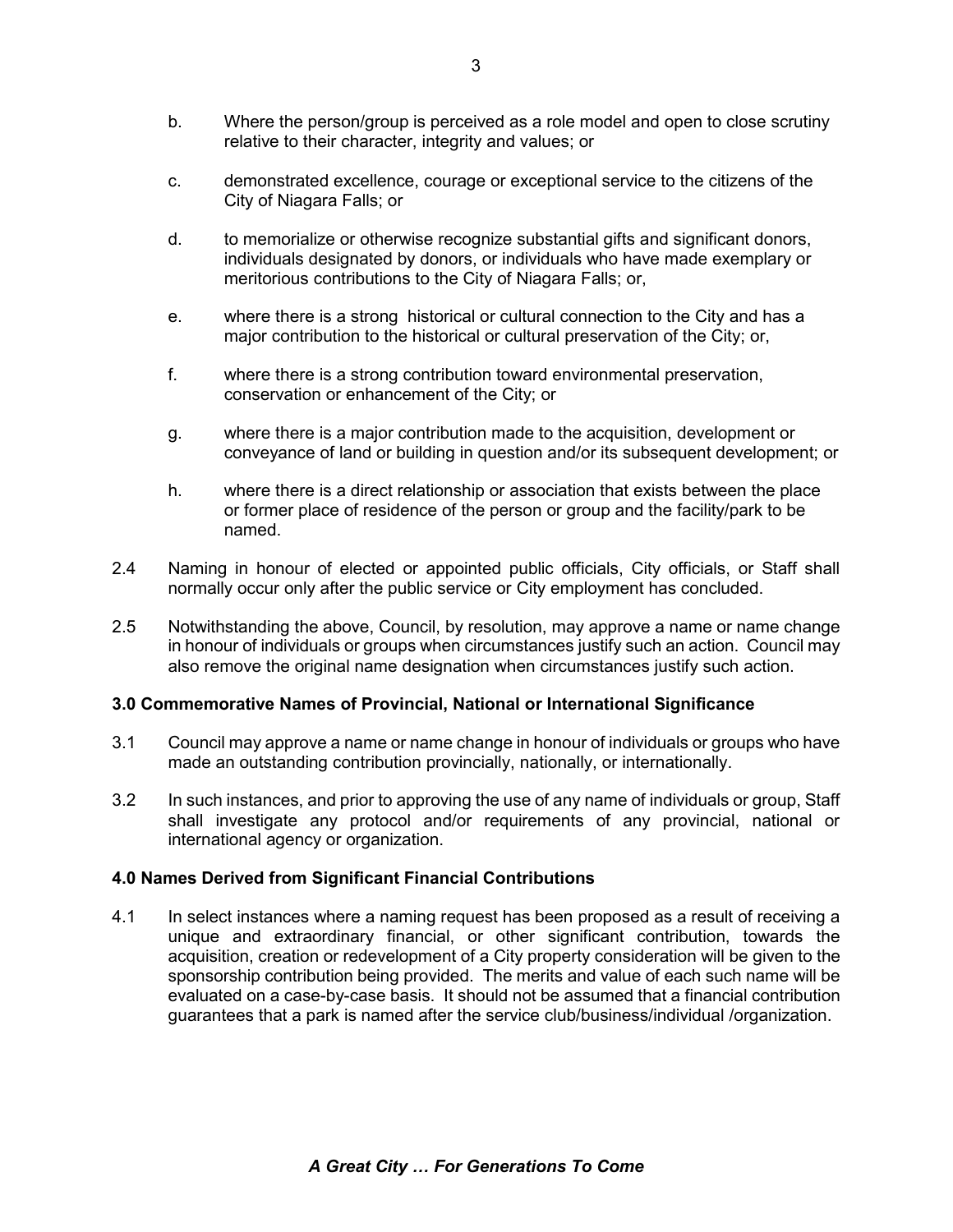# **5.0 Renaming Existing Parks**

- 5.1 Renaming of parks and open spaces carries with it a much greater burden of process compared to initial naming. Tradition and continuity of name and community identification are important community values. Each application must meet the criteria in this policy, but meeting all criteria does not automatically ensure renaming.
- 5.2 Critical examination will be conducted to ensure that renaming the park will not diminish the original justification for the name or the prior contributors. Renaming will follow the same procedures as naming a park/open space, or component feature:
	- a. Only parks and facilities named for geographic location, outstanding feature or subdivision should be considered for renaming. Parks that have been named by deed restriction shall not be considered for renaming;
	- b. Parks and facilities named after individuals shall not be changed unless it is found that because of the individual's character the continued use of their name would not be in the best interest of the community.
- 5.3 Existing names will not be changed without the consideration of:
	- a. the historical significance of the existing name;
	- b. the impact on the individual or organization associated with the existing name;
	- c. the cost and impact of changing existing signage, rebuilding community recognition and updating records (data bases, maps, promotional materials, etc.).
	- d. consultation with local BIPOC organizations.
- 5.4 Only nominations having a direct relevance to the City property in question will be considered for renaming.
- 5.5 Renaming of City property, or component feature may occur if:
	- a. the policy criteria are met; and
	- b. a valid justification for renaming the facility is provided; and
	- c. changing the name will not cause undue confusion within the community; and
	- d. an appropriate level of community support exists.

#### **6.0 Duration of Naming**

6.1 Unless otherwise negotiated, the duration of the naming will be the useful life of the City Property in question. The party for which the asset has been named will be advised of the impending change.

When the function of asset is changed due to the asset being sold, demolished, substantially renovated, rebuilt or designated for another use, the City may continue to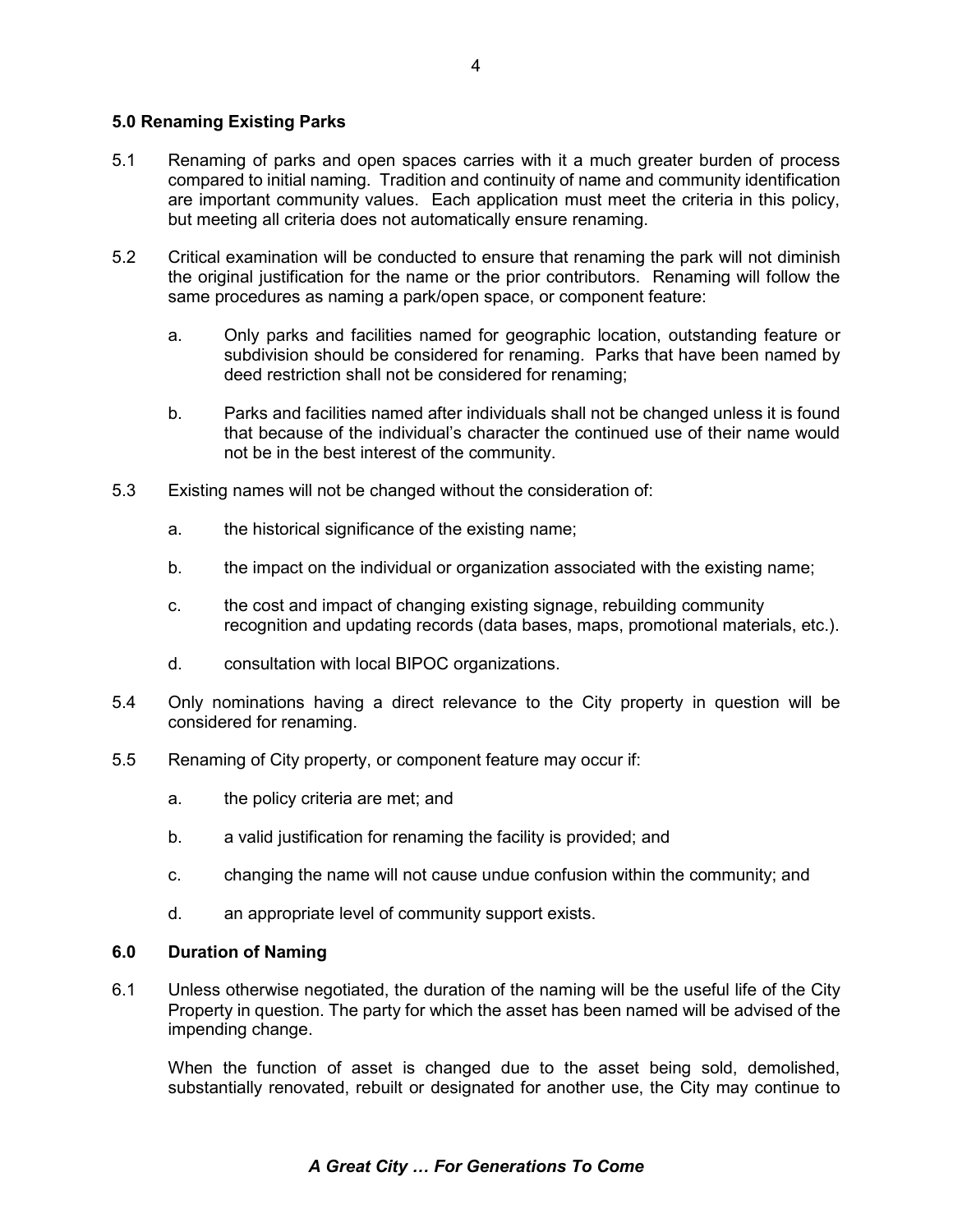use the name, transfer the name to another comparable asset, or discontinue the use of the name.

#### **7.0 Inventory of Names**

- 7.1 The Recreation & Culture Department shall be responsible for maintaining an inventory of names for City property.
- 7.2 Proposals for names that will not be given consideration or counted as part of the inventory include:
	- a. names that cause confusion for the public or emergency services due to duplication with an existing name;
	- b. names that duplicate a school or facility name that is not directly adjacent to the area to be named;
	- c. names that are meaningful only to a few members of the community;
	- d. the proposal suggests name after a specific builder or developer;
	- e. the proposed name advertises a product or private company.

#### **8.0 Signage**

- 8.1 The City will be responsible for coordinating the public presentation of signage to acknowledge the name/renaming designation. Costs associated with naming/renaming of City property as outlined in this policy will be assumed by the City of Niagara Falls.
- 8.2 The City will have final approval for the selection and location of any signage, including signage text and design.
- 8.3 The addition of flowers, plant material, other signage and/or ornaments/memorials near the sign, by the public is prohibited.
- 8.4 The City will bear the responsibility of ongoing maintenance for the signage.

# **PROCEDURES**

- 1 Any individual or group wishing to submit a request for naming/renaming any City property must provide a written proposal to the Recreation Committee, c/o the Director of Recreation & Culture Department, and should include at least the following minimum information:
	- i. name of the applicant; and
	- ii. identification of the City property to be name/renamed; and
	- iii. proposed name; and
	- iv. background information describing the accomplishments and/or legitimacy of the name designation; and

# *A Great City … For Generations To Come*